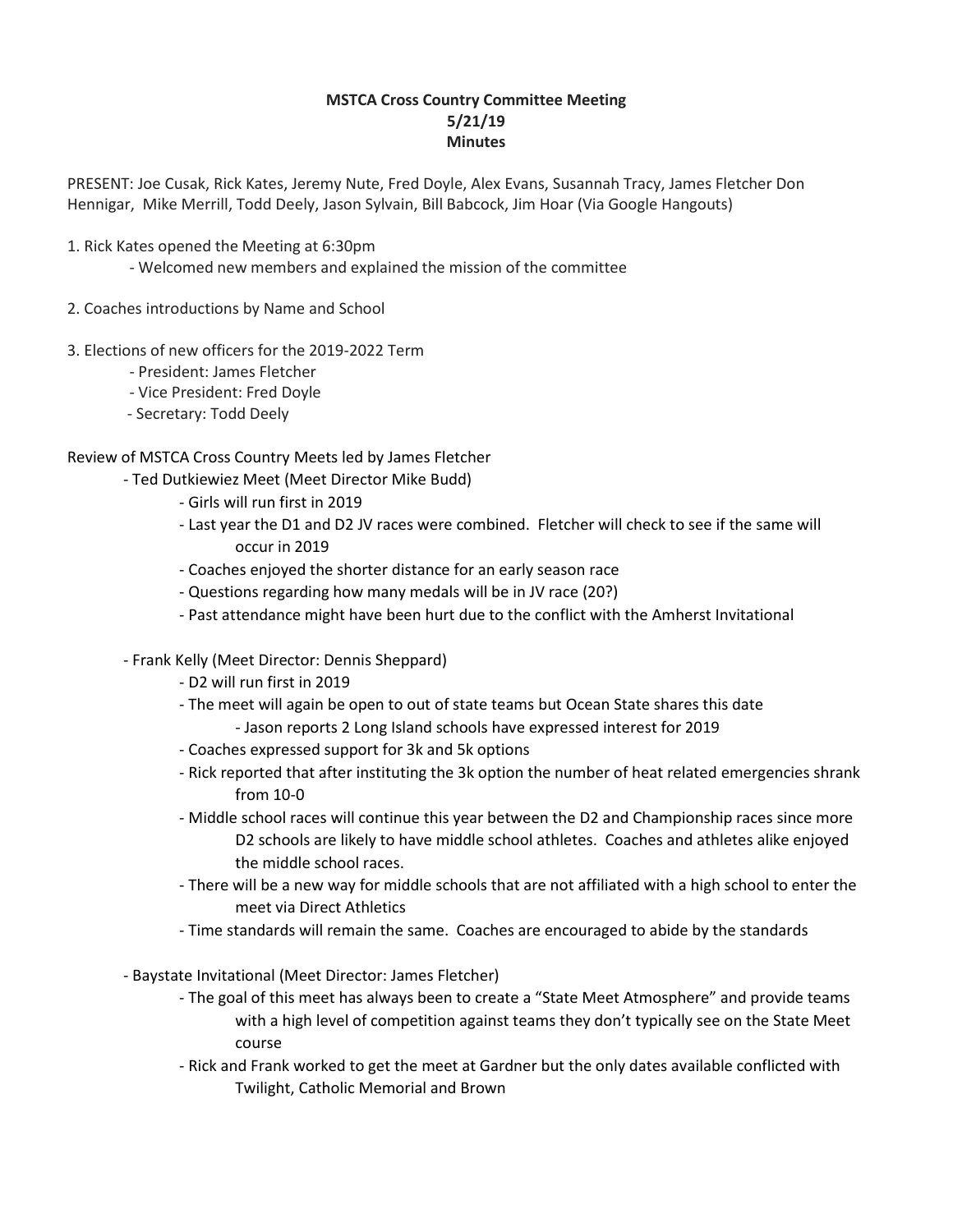- This years meet will be at Wrentham. We have an opportunity to create something unique this
	- year. Many different options were discussed
	- Relay options, Thetford style meet (athletes seeded by race), Euro Style Relay. This is an opportunity to appeal to a different demographic, perhaps out of state teams as well
	- Important to return to the pre-State Meet format in subsequent years
- Conversation changed to discussion of alternate State Meet sites in Central MA
	- Devens lack of adequate traffic control
	- New course being created in Attleboro
- Jason and James will put together a list of options to send to the committee
- Bob McIntyre Twilight (Meet Director: Jim Hoar)
	- Same format as last year. DI will run on Friday in 2019
	- Fairgrounds was happy with the 2 day format and better traffic flow
	- Discussion of whether he small school freshman "B" race is necessary
	- All New England and New York are now sanctioned
	- 1050 cutoff between D1 and D2 to make each meet more even
	- Teams can appeal their date but much do so 10 days prior at the latest (homecoming)
	- Food trucks will return this year
- Frank Mooney Coaches Invitational (Meet Director: Mike Glennon)
	- SAT's are on this date
	- Traditional MSTCA Can drive will continue
	- Last year we had to split the D1 meet in to separate JR and SR races due to safety concerns in 2017
	- Discussion about how deep we want to give medals. Is 50 too much? Coaches like the idea of 50. Also discussion of a better way to distribute medals in the finish area. It has been chaos and sometimes kids get the wrong medal.
	- Should we limit "numbered" medals to top 3 or 5 and issue blank medals to the rest? MOTION: Bill Babcock: Top 3 in each race receive gold, silver and bronze medals. Remainder receive

medals that say "top 25" "top 50" or whatever the cutoff for the meet is

- SECOND: Todd Deely
- MOTION PASSED UNANIMOUSLY

- The single Payment form, waiver and emergency contact forms remain the same

- MSTCA looking to be more pro-active with electronic communication and will try to be more flexible and "school friendly"
- Cross Country Coaches Poll
	- Conversation around having more pollsters and specific dates
	- James suggests a bi-monthly poll
	- Conversation around who should vote. Should it be entire membership, just the committee, by division?
	- MOTION: Mike Merrill: The committee will be polled by division
	- SECOND: Don Hennigar
	- MOTION PASSED UNANIMOUSLY
	- MOTION: Jason Sylvain: There will be a pre-season poll in late August and bi-monthly polls on the 2<sup>nd</sup> and 4<sup>th</sup> Saturday of September and October